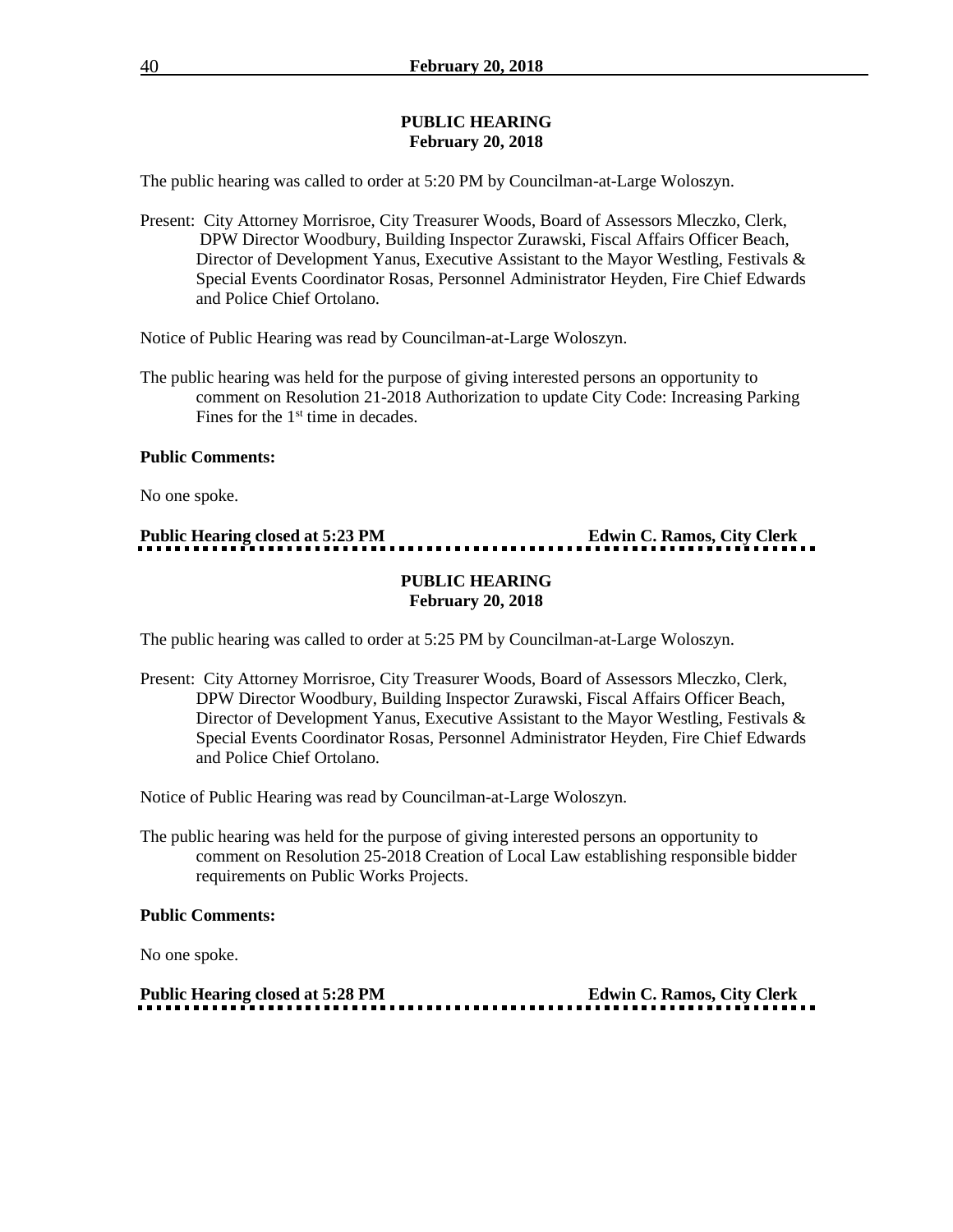#### **COMMON COUNCIL PROCEEDINGS February 20, 2018**

The meeting was called to order at 5:30 PM by Councilman-at-large Woloszyn followed by the Pledge of Allegiance.

Present: Councilman Bamonto, Councilman Williams, Councilman Heenan, Councilman Civiletto, and Councilman-at-Large Woloszyn.

Also present: City Attorney Morrisroe, City Treasurer Woods, Board of Assessors Mleczko, Clerk, DPW Director Woodbury, Building Inspector Zurawski, Fiscal Affairs Officer Beach, Director of Development Yanus, Executive Assistant to the Mayor Westling, Festivals & Special Events Coordinator Rosas, Personnel Administrator Heyden, Fire Chief Edwards and Police Chief Ortolano.

Excused: Mayor Rosas, Board of Assessors Mleczko

Certification of the Tuesday, February 6, 2018 Common Council Meeting was read by City Clerk Ramos.

**RESOLVED:** That the reading of the Tuesday, February 6, 2018 Common Council Meeting be dispensed with.

Motion by Councilman Williams to accept the minutes as presented. Seconded by Councilman Bamonto.

Carried, all voting aye.

Councilman-at-Large Woloszyn turned the floor over to DPW Director Woodbury. DPW Director Woodbury invited Eagle Scout Jordan Cooley and his friends and family to come up front to be introduced. He presented him with a plaque in recognition of receiving his Eagle Scout.

#### **PUBLIC COMMENTS:**

Dave Wilkinson IBEW Business Manager & VP of Building Trades residing on Putnam Road in Cassadaga spoke about the Resolution for responsible bidding. I want to let the Council know that the building trades and its members support the responsible bidder law proposed by Councilman Williams. The law allows the municipality to specify criteria to qualify and require additional information regarding financial responsibility, accountability, reliability, skill, judgment and integrity. The law can require state certified apprentice programs and promote local contractors and a local work force. The law does not distinguish between union or non-union affiliation, only the ability to perform the work responsibly. I applaud Council and Mayor Rosas for once again demonstrating leadership, fiscal responsibility of tax dollars and their support of local construction workers and the meaningful jobs that we provide. Furthermore I challenge all municipalities and County leadership to recognize Dunkirk's courage and leadership and the responsible bidders law and to be like Dunkirk.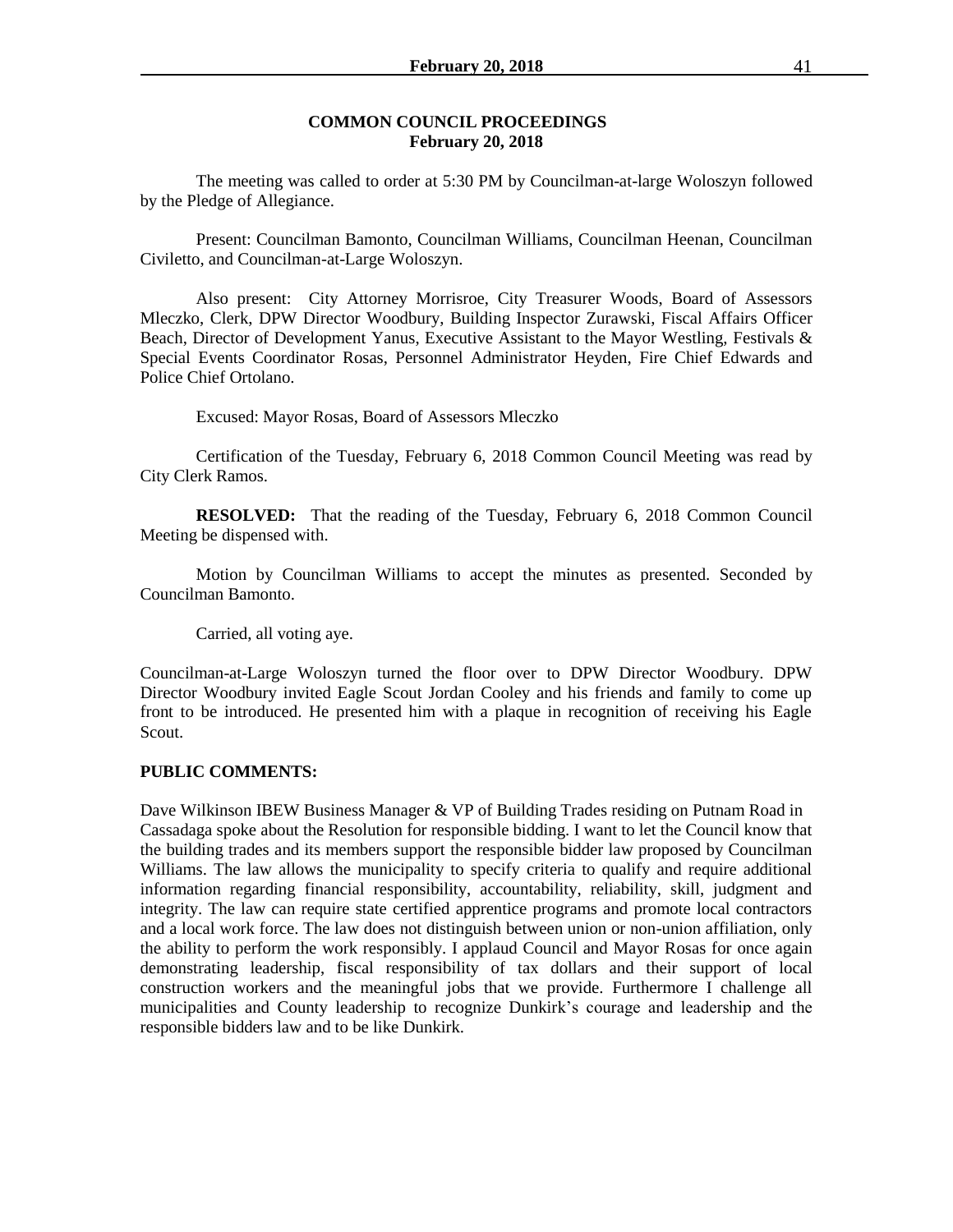### **COMMUNICATIONS FROM THE PUBLIC AND PETITIONS:**

1. Summons from Nationstar Mortgage LLC to answer mortgage complaint.

Received and Filed.

2. Request from Dunkirk PBA to use the established Lakefront 5K route in the City of Dunkirk for a 5K run/walk to be held on June  $3<sup>rd</sup>$ , 2018 in honor and memory of K9 Officer Matthew Hazelton.

Councilman-at-Large Woloszyn advised a motion is needed to refer to appropriate departments as well as approve subject to appropriate insurances and usual conditions.

Councilman Williams made a motion. Seconded by Councilman Bamonto.

Carried, all voting aye.

3. Request from Samantha Vacanti on behalf of Pitching for Paws to hold the 2<sup>nd</sup> Annual Pitching for Paws Co-Ed Softball Tournament at Promenschenkel Stadium and Koch's field in Point Gratiot on July 28, 2018.

Councilman-at-Large Woloszyn advised a motion is needed to refer to appropriate departments as well as approve subject to appropriate insurances and usual conditions.

Councilman Williams made a motion. Seconded by Councilman Bamonto.

Carried, all voting aye.

4. Notice from Mike Civiletto of a pothole on the corner of Lincoln and Courtney.

Received and Filed.

5. Request from 716's Finest Car Club to use the three main pavilions of Point Gratiot Park, the main parking lot, permission for vendors, extra trash barrels and trash pick-up on Saturday, August 25, 2018 to hold their 2<sup>nd</sup> Annual Car Show.

Councilman-at-Large Woloszyn advised a motion was needed to refer to the appropriate departments as well as approve subject to appropriate insurances and usual conditions.

Councilman Williams made a motion. Seconded by Councilman Civiletto.

Carried, all voting aye.

6. Request from Denise E. Hoyt on behalf of Ardent Solutions to use a portion of the parking lot at the Graf Building at the intersection of Central Avenue and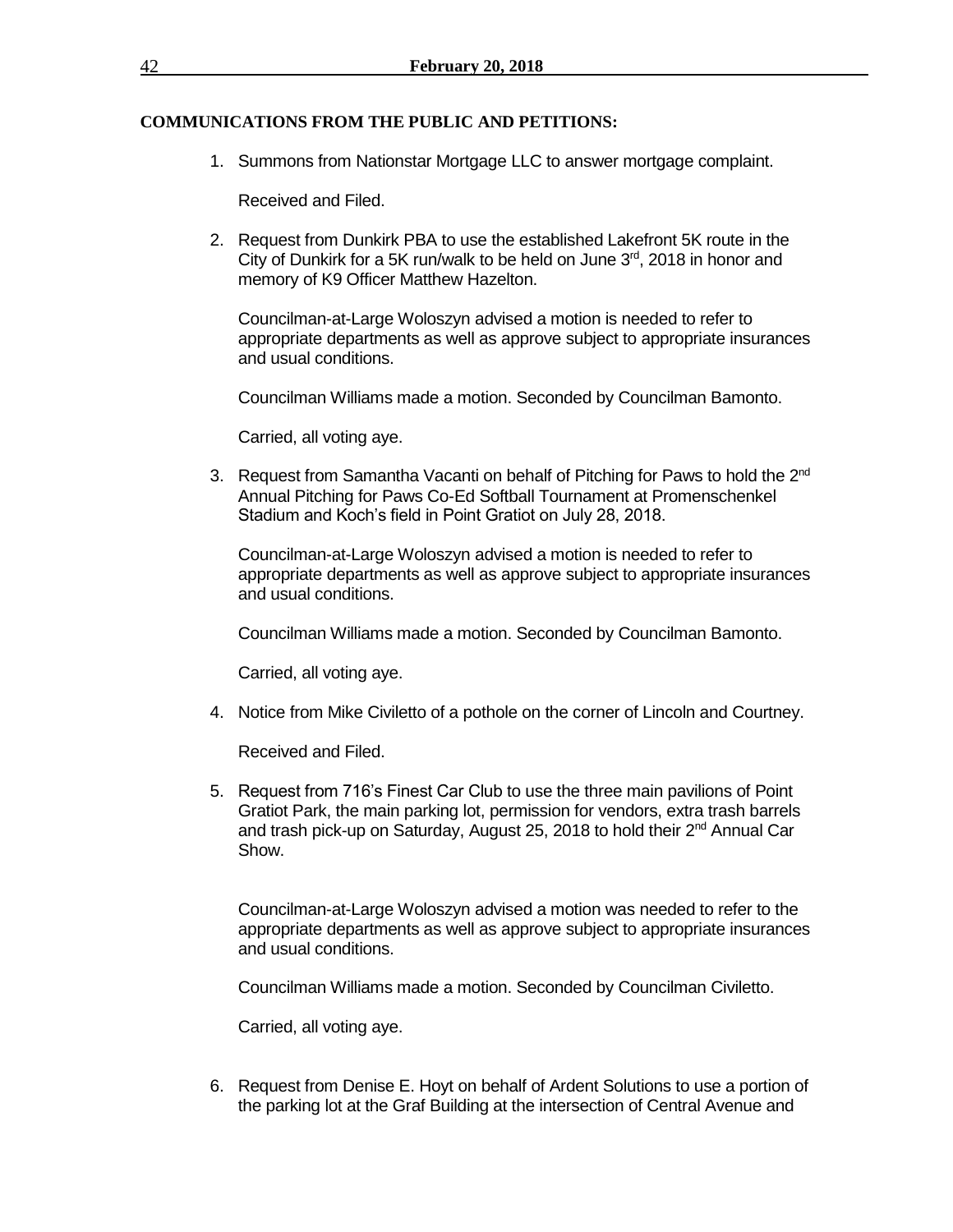West 3<sup>rd</sup> Street for a Child Passenger Safety Seat Check Event on a day to be determined during the summer of 2018.

Councilman-at-Large Woloszyn stated that City Clerk Ramos has been asked to contact the individual to obtain more information before a vote can be taken.

### NO ACTION TAKEN

- 7. Loudspeaker Application from:
	- a. Samantha Vacanti on behalf of Pitching for Paws to have a DJ, microphone, and speakers at Promenschenkel Stadium during a softball tournament to be held on July 28, 2018.
	- b. John R. Miga on behalf of Dunkirk Memorial Post 62 for band music at 211 Central Avenue on May 28, 2018 during the Memorial Day BBQ.
	- c. Minerva Robb on behalf of 716's Finest to have DJ equipment, loudspeaker, amplifiers and band music at Point Gratiot Park on August 25, 2018 during their 2<sup>nd</sup> Annual Car Show.

Councilman-at-Large Woloszyn advised a motion was needed to refer to appropriate departments as well as approve subject to appropriate insurances and usual conditions.

Councilman Bamonto made a motion. Seconded by Councilman Williams.

Carried, all voting aye.

#### **REPORTS OF STANDING COMMITTEES, BOARDS AND COMMISSIONS: UNFINISHED BUSINESS:**

Councilman Williams stated that on Wednesday, February 28, 2018 at 4:00pm there will be a DPW meeting in the Mayor's conference room and City Council members will be on WDOE viewpoints Thursday at 8:45 and inquired to Treasurer Woods for an update on the credit card system.

Treasurer Woods stated that the card readers have been installed thanks to Dan Manzella. Training will take place this week. Once all questions are resolved we will take credit card payments.

Councilman Bamonto stated that on Wednesday, February 21st at 6:00pm there will be a men's basketball organizational meeting in the Mayors conference room and games will be played at the middle school this year.

Councilman Civiletto stated that the notice he put in about the pothole was remedied the next day and thanked the Streets Dept.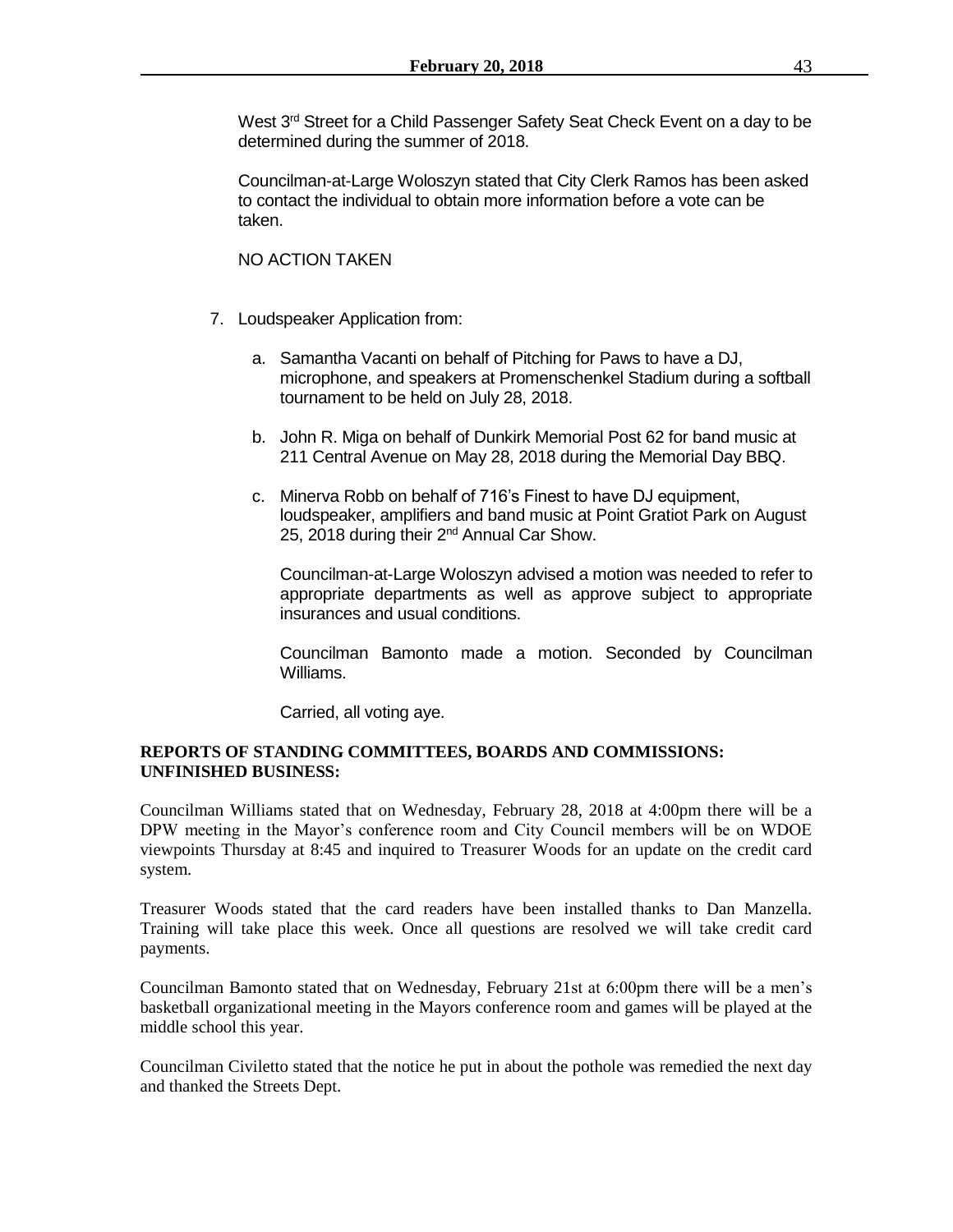**UNFINISHED BUSINESS:**

### **RESOLUTION #21-2018 February 6, 2018**

**BY: ENTIRE COUNSEL**

# **AUTHORIZATION TO UPDATE CITY CODE: INCREASING PARKING FINES FOR THE 1ST TIME IN DECADES**

**WHEREAS,** the City of Dunkirk ("Dunkirk") has parking fines for various parking violations established under the Dunkirk City Code § 76; currently APO violations are \$20.00, Parking Meters are \$6.00, Handicapped are \$50.00 and all the rest of the violations are \$10.00; and,

**WHEREAS,** Dunkirk has not raised its parking fines in at least two decades, if not three; and,

**WHEREAS,** according to the Bureau of Labor Statistics consumer price index, the dollar experienced an average inflation rate of 2.99% per year. Prices in 2017 are 197.1% higher than prices in 1980; that is, \$100.00 in the year 1980 is equivalent in purchasing power to \$297.07 in 2017, a difference of \$197.07 over 37 years<sup>1</sup>; and,

**WHEREAS,** peer municipalities such as Fredonia<sup>2</sup> and Westfield<sup>3</sup> have since raised their parking fines, such that at \$6.00, Dunkirk's parking meter fines are the lowest in the area; and

**WHEREAS,** these increased fines can be allocated toward a fund to replace the old parking meters with new meters on an annual rotation until all parking meters are replaced; now, therefore be it

 $\overline{a}$ 

<sup>1</sup> <http://www.in2013dollars.com/1980-dollars-in-2017>

<sup>&</sup>lt;sup>2</sup> <http://fredoniapolice.org/vital-info/parking/>

<sup>&</sup>lt;sup>3</sup> <https://ecode360.com/11159917>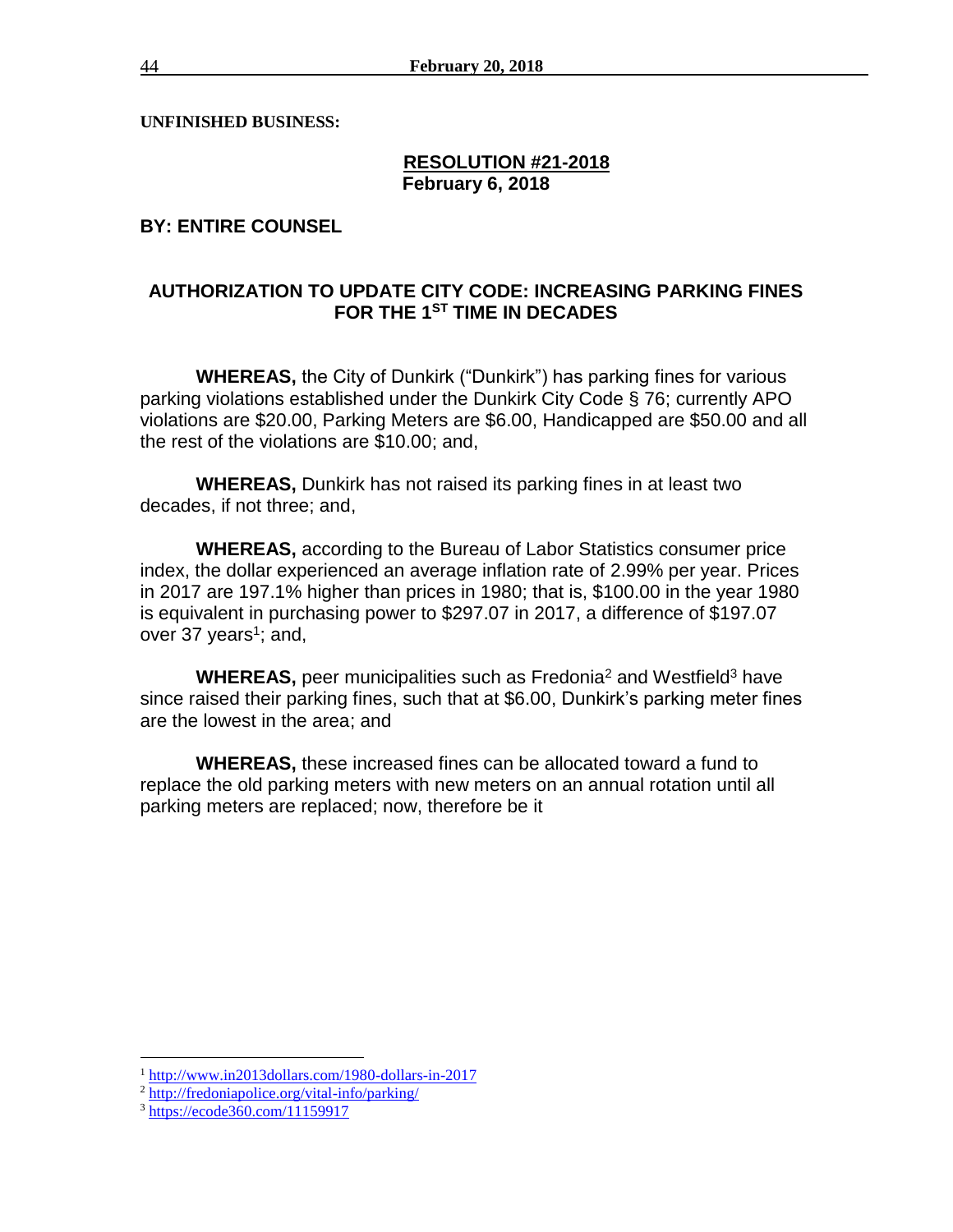Councilman Williams made a motion to remove from the Table. Seconded by Councilman Civiletto.

Carried, all voting aye.

Vote on Resolution.

Carried, all voting aye.

### **RESOLUTION #25-2018 February 6, 2018**

# **BY: COUNCILMAN WILLIAMS**

# **CREATION OF LOCAL LAW ESTABLISHING RESPONSIBLE BIDDER REQUIREMENTS ON PUBLIC WORKS PROJECTS**

**WHEREAS,** it is the intent of this Local Law, a draft of which is attached herein, to enhance the City of Dunkirk's ("Dunkirk's") ability to identify the lowest "responsible bidder" on public works construction project by instituting more comprehensive submission requirements and an evaluation system which follows New York State General Municipal Law; and,

**WHEREAS,** The City, based on its experience, has determined that quality workmanship, efficient operation, safety and timely completion of projects are not necessarily assured by awarding a public works contract solely based on low price; and,

**WHEREAS,** this Local Law establishing uniformity of guidelines for determining the responsibility of bidders will assure efficient use of taxpayer dollars will promote public safety and is in the public interest; now, therefore be it

**RESOLVED,** the City of Dunkirk Common Council authorizes the attached local law to be added to the Dunkirk City Code, contingent on first holding the necessary public hearing.

Councilman Williams made a motion to remove from the Table. Seconded Councilman Bamonto.

Carried, all voting aye.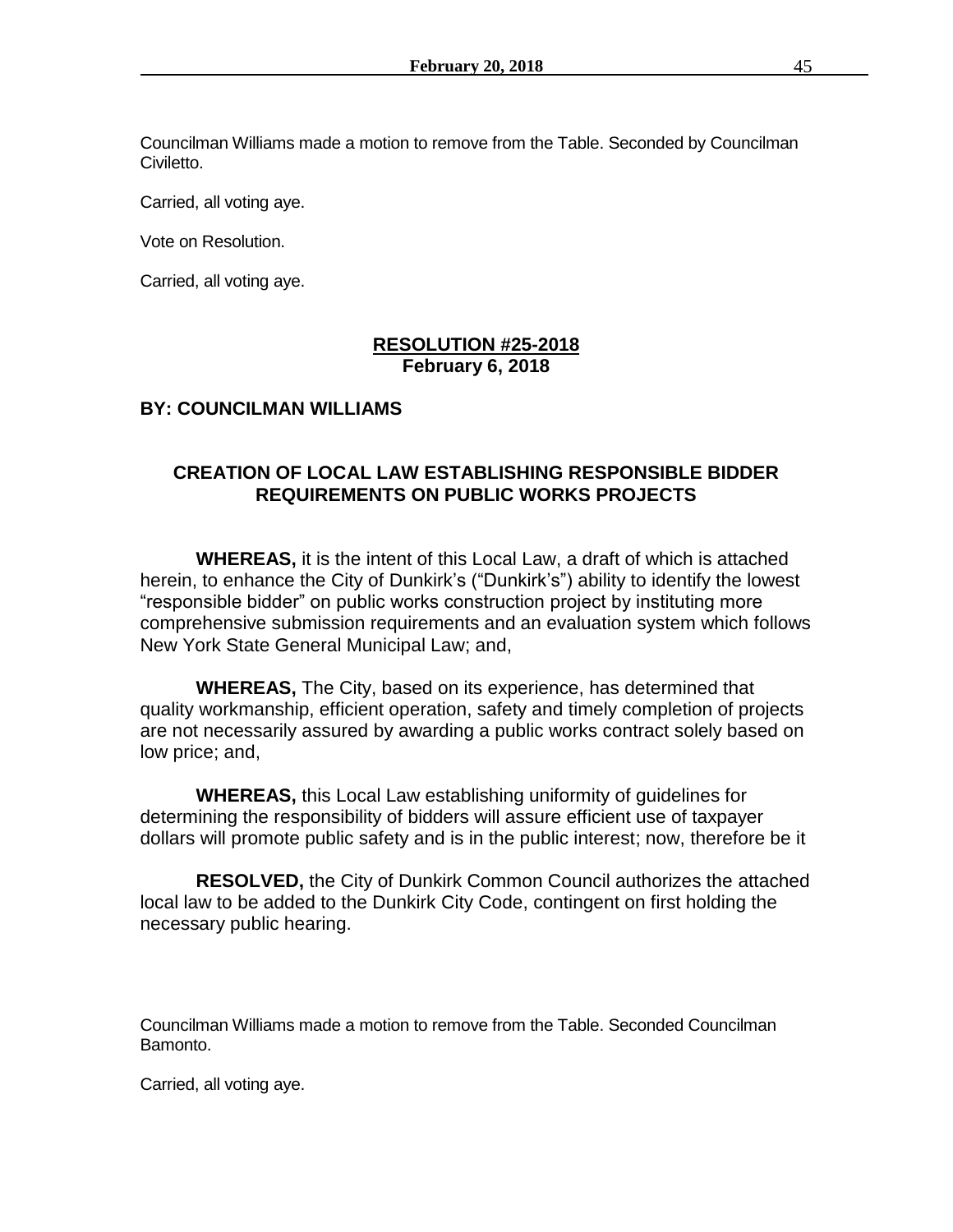Councilman Williams thanked Dave Wilkinson, the IBEW Business Manager for speaking so eloquently about the Resolution and stated that responsible bidding ensures public dollars go to contractors both union and non union that adhere to a set of accountability measures. Responsible bidding insures tax payers will get the best bang for their buck because of the fairness of people that would be putting in on the bids. It will allow those applying for public work to compete fairly and agree to follow all relevant regulations and it ensures there will be well trained people on the job. This language mirrors the NYS responsible bidders language.

Vote on Resolution.

Carried, all voting aye.

#### **PREFILED RESOLUTIONS:**

#### **RESOLUTION # 26 -2018 February 20, 2018**

### **BY ENTIRE COUNCIL:**

#### **AUTHORIZING BUDGET LINE MODIFICATIONS For Fiscal Year 2018**

**WHEREAS,** it is anticipated that some expenses will exceed their entire budgetary essentials, and it is anticipated that some appropriations will have surpluses for Fiscal Year 2018, ending December 31, 2018; now, therefore, be it

**RESOLVED**, that the Fiscal Affairs Officer is hereby authorized and directed to make the following modifications to the Fiscal Year 2018 budget:

#### **Fund 1 - General Fund**

| <b>Account Number</b>              | <b>Department</b> | Line                                                           | Change                            |
|------------------------------------|-------------------|----------------------------------------------------------------|-----------------------------------|
| 001.0001.2264<br>001.3120.4240     | Police<br>Police  | <b>Restricted Drug Enforce</b><br><b>Restricted Drug Purch</b> | 8,970.00<br>\$<br>\$<br>8,970.00  |
| (Asset Forfeiture/Drug Task Force) | <b>TOTAL</b>      |                                                                | \$                                |
| <b>Account Number</b>              | <b>Department</b> | Line                                                           | Change                            |
| 001.0001.2263<br>001.0001.2288     | Police<br>Police  | Drug Task Force<br><b>Stoneguard Grant</b>                     | 5,337.25<br>\$<br>\$.<br>3,697.48 |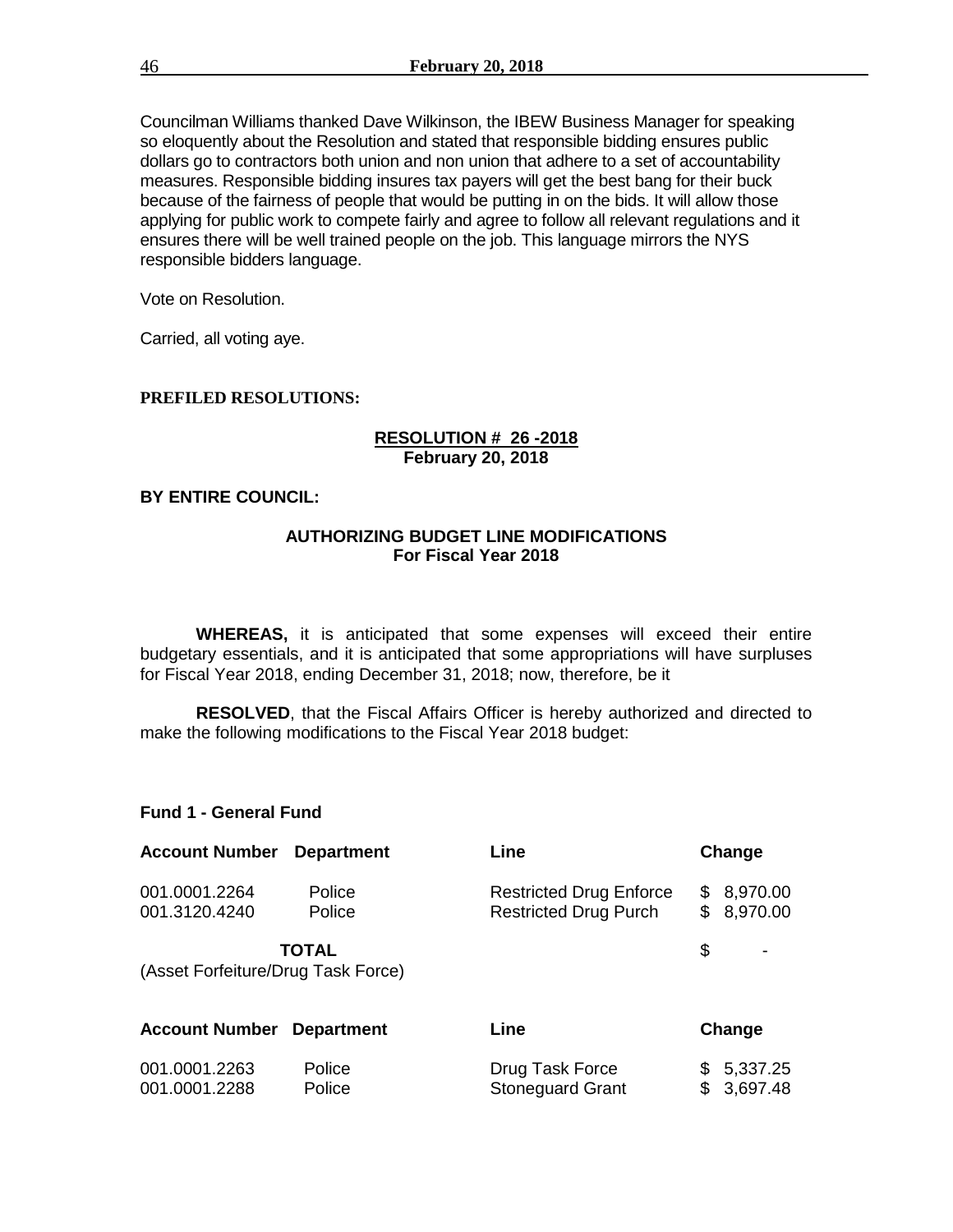| <b>February 20, 2018</b>                          |              |                                         | 47                         |
|---------------------------------------------------|--------------|-----------------------------------------|----------------------------|
| 001.3120.1001                                     | Police       | Overtime                                | \$<br>9,034.73             |
| (Drug Task/Stoneguard Reimbursement for Overtime) | <b>TOTAL</b> |                                         | \$                         |
| <b>Account Number Department</b>                  |              | Line                                    | Change                     |
| 001.0001.2705.7060 Police<br>001.3120.4439        | Police       | <b>Donations-Police</b><br>K-9 Expenses | \$<br>\$<br>50.00<br>50.00 |
| (Donation in Memory of K-9 Officer)               | <b>TOTAL</b> |                                         | \$                         |
| <b>Account Number Department</b>                  |              | Line                                    | Change                     |
| 001.0001.4000                                     | Fire         | FEMA/CFDA#97                            | \$26,560.00                |

001.3410.2000 Fire Equipment \$ 26,560.00

**TOTAL** \$ -

(FEMA Grant to reimburse for Equipment)

Carried, all voting aye.

# **RESOLUTION #27-2018 FEBRUARY 20, 2018**

# **BY: ENTIRE COUNCIL**

# **AUTHORIZING MAYOR TO EXECUTE A LEASE AGREEMENT FOR A COPY MACHINE IN THE SENIOR CENTER, RECREATION DEPARTMENT, AND YOUTH DEPARTMENT**

**WHEREAS,** there is no current lease agreement for a copy machine to be shared by the Senior Center, Recreation Department and Youth Department; and

**WHEREAS,** the City is able to enter into a new equipment lease contract at One Hundred Ten and Eleven Cents (\$110.11) per month; and

**WHEREAS,** this contract falls below the requirement now, therefore, be it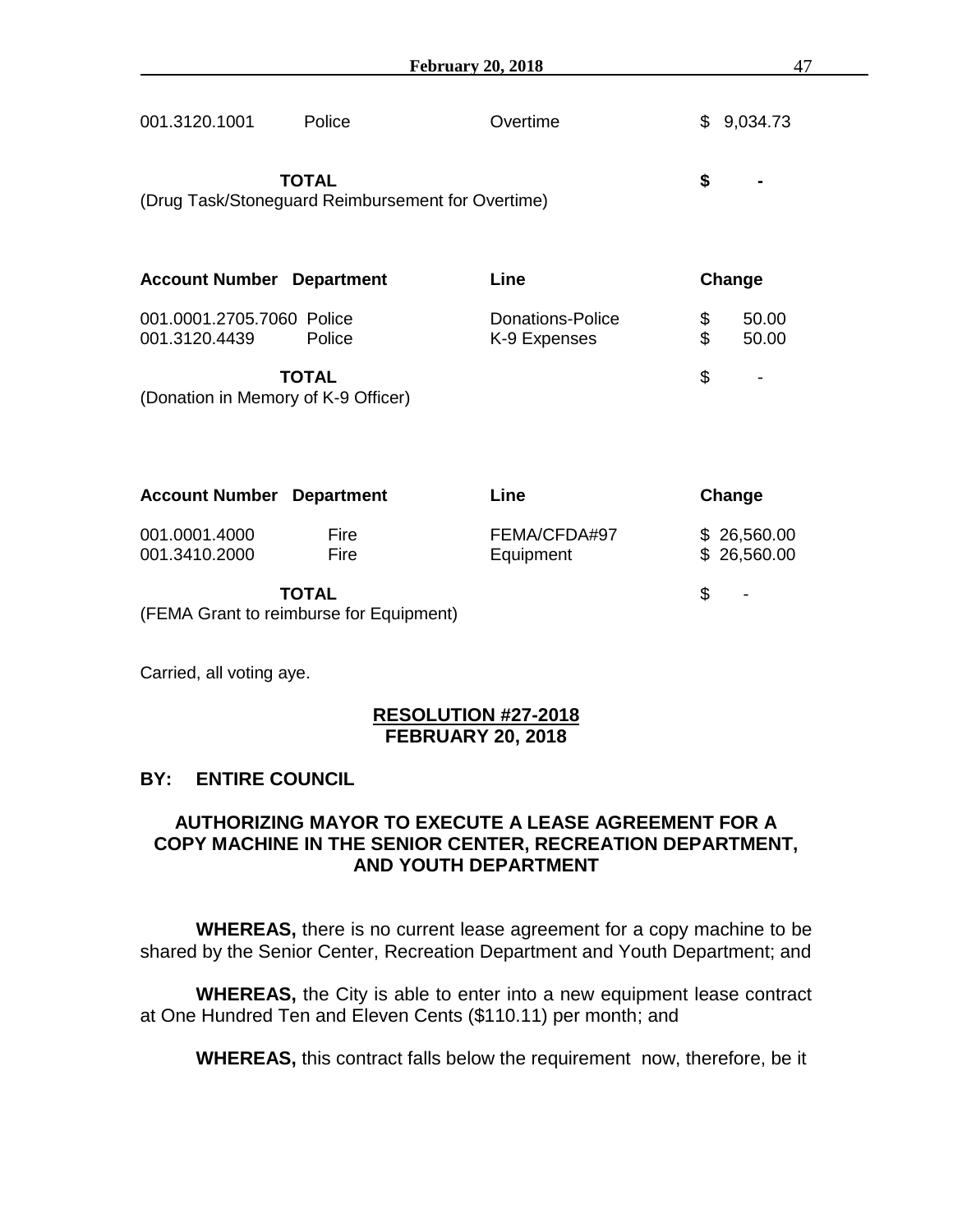**RESOLVED,** that the Mayor is hereby authorized and directed to execute a lease agreement with Toshiba Business Solutions for an office copier for the Senior Center, Recreation Department and Youth Department which includes maintenance and supplies at a monthly payment of One Hundred Ten Dollars and Eleven Cents (\$110.11), for the next sixty three (63) months; and, be it finally

**RESOLVED,** that funds for this lease be allocated from supplies accounts #001.7310.4002, #001.6772.4002, #001.7140.4003, and #001.6772.400.

Carried, all voting aye.

#### **RESOLUTION # 28-2018 FEBRUARY 20, 2018**

#### **BY COUNCILMAN WILLIAMS:**

#### **ACCEPTING APPLICATION FOR WATER AND SEWER SERVICE FOR THE ATHENEX MANUFACTURING FACILITY IN TOWN OF DUNKIRK**

**WHEREAS,** the City of Dunkirk supplies water and sewer service to Route 5 in the Town of Dunkirk, at out-of-city rates; and

**WHEREAS,** the attached application for new water and sewer service was reviewed by DPW and recommended for approval; now, therefore, be it

**RESOLVED,** that the Athenex Manufacturing Facility may establish water and sewer accounts with the City of Dunkirk provided it pre-pay all connection and meter fees at the out-of-city rate and establish accounts to pay usage fees billed at the out-ofcity rates.

Carried, all voting aye.

# **RESOLUTION #29-2018 February 20, 2018**

# **BY: ENTIRE COUNCIL**

# **AUTHORIZATION TO UPDATE CITY CODE: REQUIRING TWO SIGNATURES ON CHECKS INSTEAD OF ONE**

**WHEREAS,** multiple check signing provides the substitution of signature authority in case of emergencies, illness, vacations, or death and the additional accountability is preferred for the disbursement of City funds; and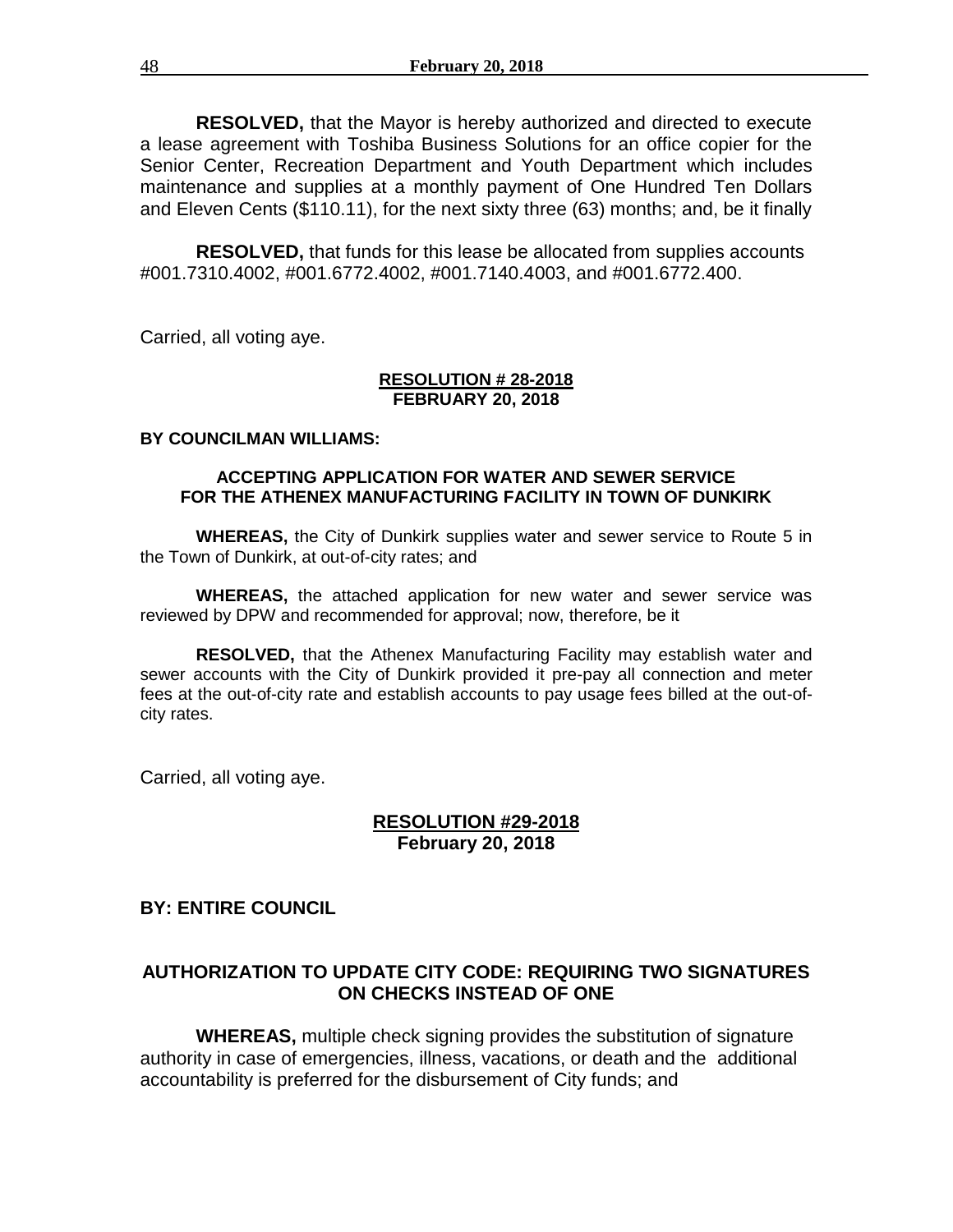**WHEREAS,** other local municipalities require two signatures on checks such as City of Buffalo, and Village of Fredonia; and

**WHEREAS,** it is not currently covered under Section 2-11.02 D of the City code; now, therefore, be it

**RESOLVED,** the City of Dunkirk Common Council authorizes the following changes to Article XI of the Dunkirk City Code, contingent on first holding the necessary public hearing:

§ 2-11.02 D will include a subcategory that will state all checks must signed by 2 approved signatories that will include the City Treasurer, and the Mayor in order to create contingencies that allow for illness, vacations and the other absences of a signatory. The Deputy City Treasurer may act as a substitute signatory as necessary for the City Treasurer per §2-11.03 of the City Code.

Councilman Williams made a motion to Table the Resolution for a public hearing at the next council meeting at 5:20 PM. Seconded by Councilman Bamonto.

ll voting aye.

TABLED

### **RESOLUTION #30-2018 February 20, 2018**

# **BY: COUNCILMAN HEENAN**

### **AUTHORIZING LICENSE AGREEMENT WITH NOAA TO RE-ESTABLISH A FEDERAL LAKE LEVEL GAUGE IN DUNKIRK HARBOR**

**WHEREAS,** the City of Dunkirk has had federal water level gauges of different types to aid navigation of Lake Erie since the mid 1800s; and

**WHEREAS**, the National Oceanic and Atmospheric Administration ("NOAA") seeks to install the latest version of their small solar-powered lake level gauge to be internet accessible to boaters and others affected by changing lake levels in Dunkirk Harbor at an isolated and railing protected point on Dunkirk's City Pier; now, therefore, be it

**RESOLVED,** that the Mayor is hereby authorized and directed to execute the NOAA license agreement for this water level gauge.

Carried, all voting aye.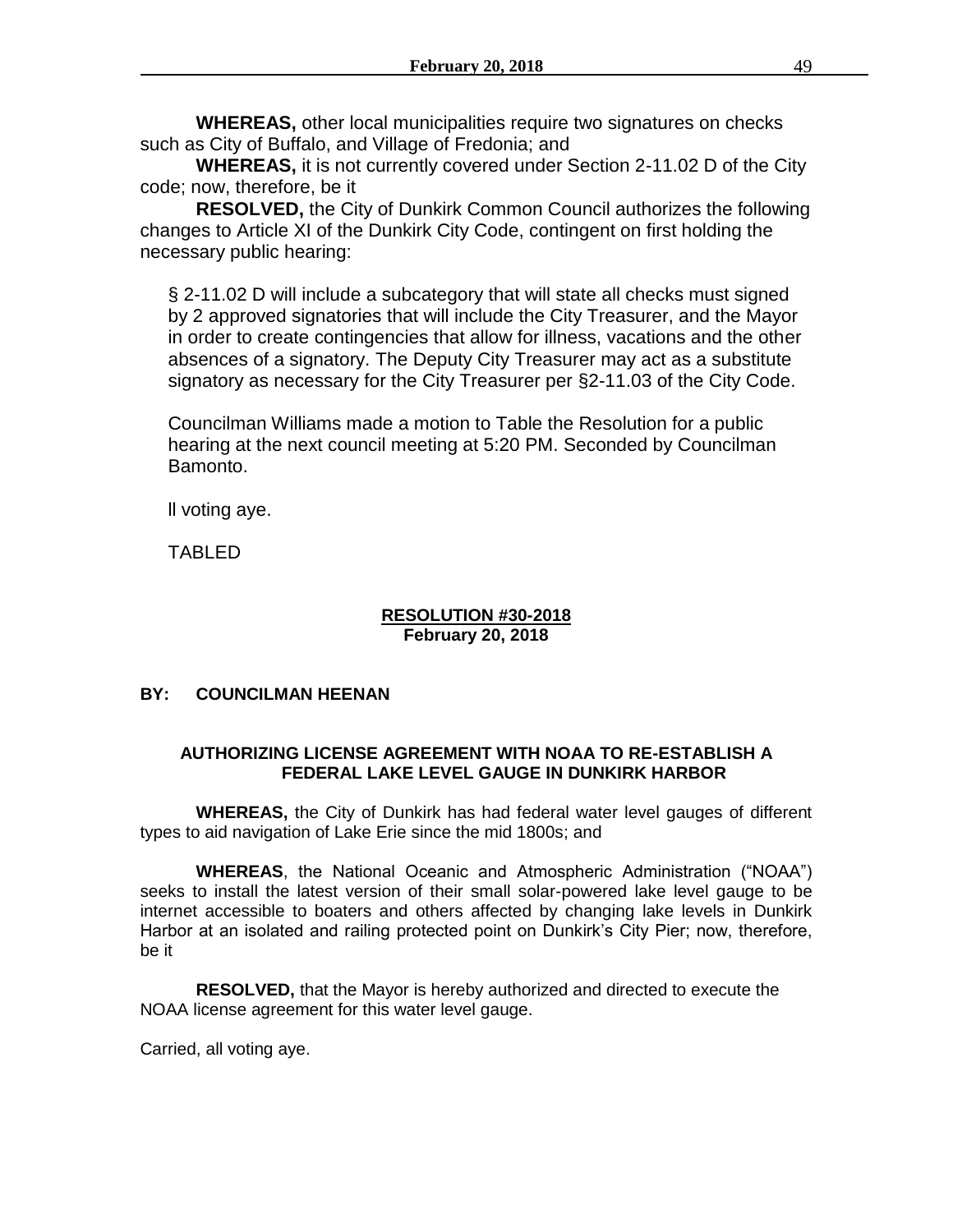### **RESOLUTION #31-2018 February 20, 2018**

# **BY: ENTIRE COUNCIL**

### **SEQR Resolution: Wastewater Treatment Plant Improvements – Including Aeration System and Forcemain Upgrades**

**WHEREAS,** in compliance with Part 617 of the implementing regulations pertaining to Article 9 (State Environmental Quality Review Act-SEQRA) of the Environmental Conservation Law, the Dunkirk City Council has reviewed the Capital Improvement Program, including the newly added Aeration System and Forcemain upgrades, proposed for the Wastewater Treatment Plant in the City of Dunkirk, and

**WHEREAS,** the City Council of the City of Dunkirk has classified the action as a Type II action that is not subject to SEQR review; and

**WHEREAS,** the City of Dunkirk has determined that the proposed project, which is a Type II action, will not have a significant impact on the environment or are otherwise precluded from environmental review under Environmental Conservation Law, Article 8.

**THEREFORE, BE IT RESOLVED,** that the City Council of the City of Dunkirk, after considering the action proposed herein, reviewing the criteria contained in Section 617.5 part c2 of the Rules and Regulations of the SEQRA Regulations, determines that the action is a Type II action and is not subject to SEQR review; and

**BE IT FURTHER RESOLVED,** that the Mayor is hereby authorized and directed to sign required documentation indicating that the proposed action is a Type II action.

Carried, all voting aye.

### **RESOLUTION #32-2018 February 20, 2018**

# **BY: ENTIRE COUNCIL**

**WWTP Emergency Repair Resolution**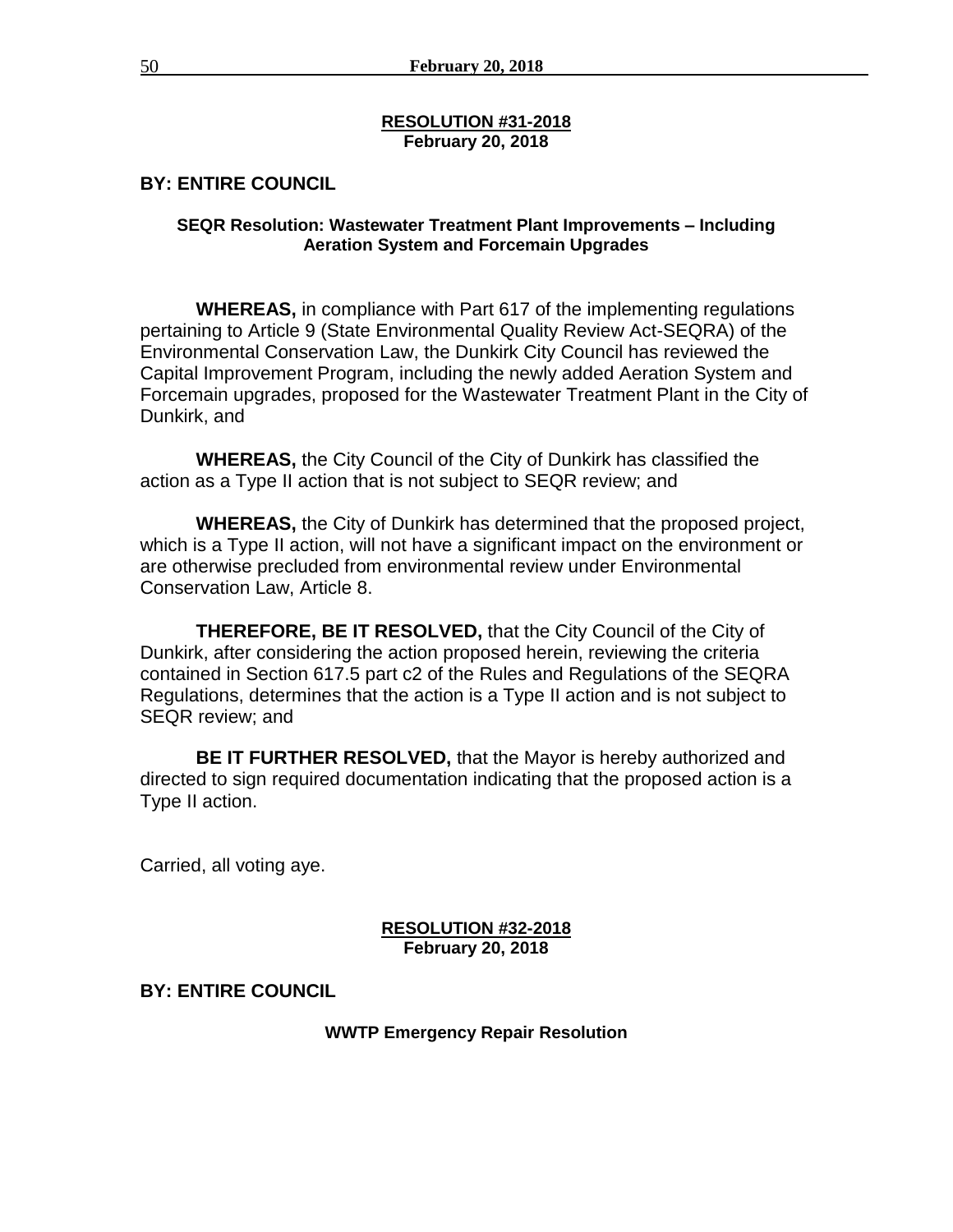**WHEREAS**, it was identified that the influent chamber isolation gates, sewer lines from the pump station to the grit system and the stormwater pump piping have failed and are no longer functioning as intended; and

**WHEREAS**, the failure of the gates, and sewer piping screen, limits the ability for the City to pump sewage through the treatment plant, potentially resulting in sewage backups and discharges; and

**WHEREAS**, the City's engineers on the project have submitted a memorandum to the City in which they give the opinion that the failing gates, sewer lines and stormwater pump piping constitutes a danger to the health, safety and property of City residents.

**THEREFORE, BE IT RESOLVED**, that said gate, sewer line and storm pump piping failure constitutes a public emergency as that term is defined by New York State General Municipal Law §103(4) requiring immediate action that could not await comparative bidding procedures, as also delineated in the Dunkirk Procurement Policy, an appendix of the Dunkirk City Charter.

Carried, all voting aye.

#### **RESOLUTION #33-2018 February 20, 2018**

# **BY: ENTIRE COUNCIL**

**AN AMENDING AND RESTATING BOND RESOLUTION, DATED FEBRUARY 20, 2018, OF THE COMMON COUNCIL OF THE CITY OF DUNKIRK, CHAUTAUQUA COUNTY, NEW YORK (THE "CITY"), FURTHER AMENDING THE BOND RESOLUTION THAT WAS ADOPTED ON JUNE 21, 2016 AND AMENDED ON JUNE 6, 2017, AUTHORIZING A CAPITAL IMPROVEMENTS PROJECT PRIMARILY AT THE WATER POLLUTION CONTROL PLANT IN THE CITY, AT AN ESTIMATED MAXIMUM COST OF \$14,500,000 AND AUTHORIZING THE ISSUANCE OF SERIAL BONDS IN AN AGGREGATE PRINCIPAL AMOUNT NOT TO EXCEED \$14,500,000 OF THE CITY, PURSUANT TO THE LOCAL FINANCE LAW TO FINANCE SAID PURPOSE, SAID AMOUNT TO BE OFFSET BY ANY FEDERAL, STATE, COUNTY AND/OR LOCAL FUNDS RECEIVED, AND DELEGATING THE POWER TO ISSUE BOND ANTICIPATION NOTES IN ANTICIPATION OF THE SALE OF SUCH BONDS TO THE CITY TREASURER.**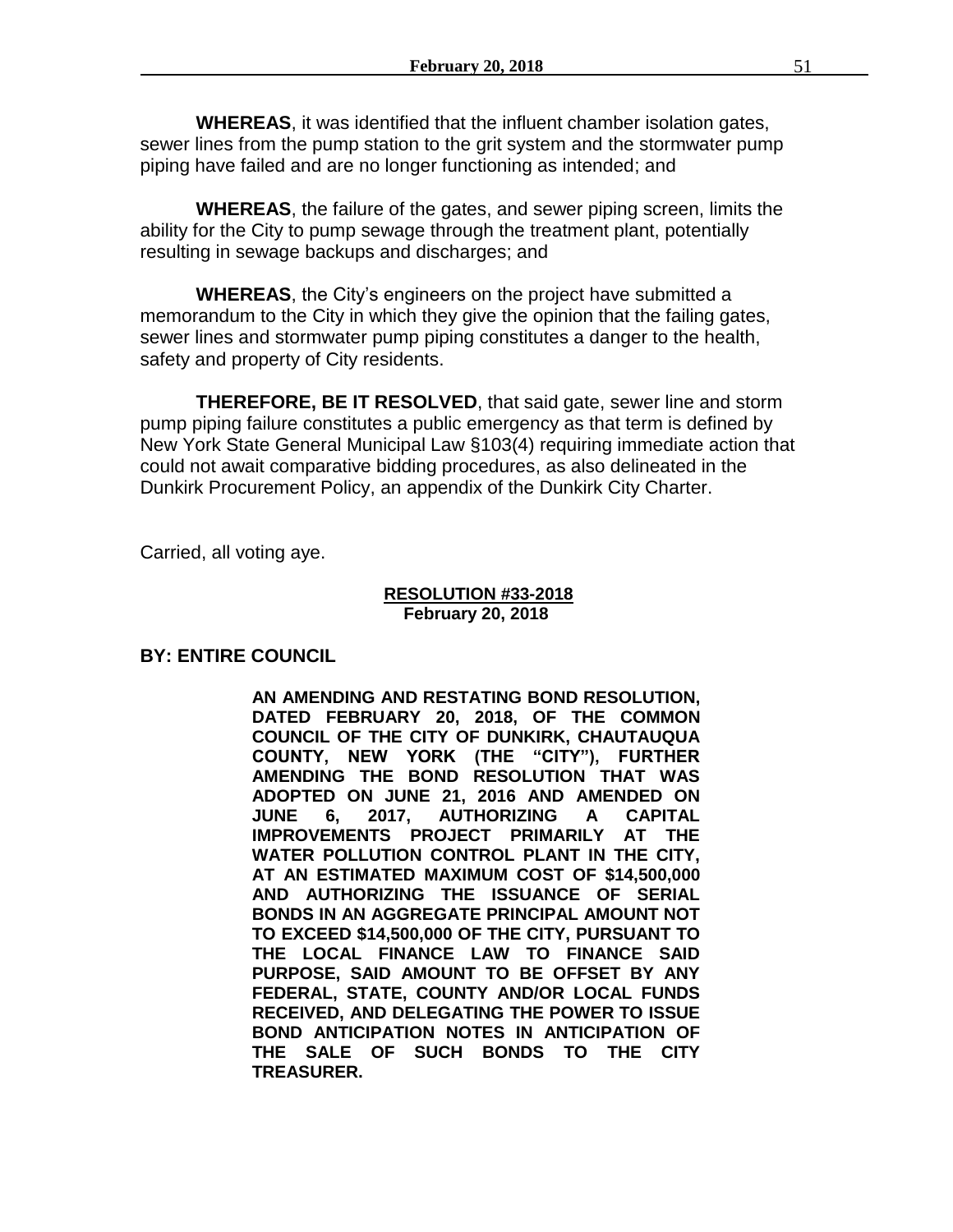**WHEREAS**, on June 6, 2017 the Common Council of the City of Dunkirk, Chautauqua County, New York (the "City") adopted an amending bond resolution (the "2017 Amending Bond Resolution") entitled:

> AN AMENDING AND RESTATING BOND RESOLUTION, DATED JUNE 6, 2017, OF THE COMMON COUNCIL OF THE CITY OF DUNKIRK, CHAUTAUQUA COUNTY, NEW YORK (THE "CITY"), AMENDING THE BOND RESOLUTION THAT WAS ADOPTED ON JUNE 21, 2016, AUTHORIZING A CAPITAL IMPROVEMENTS PROJECT PRIMARILY AT THE WATER POLLUTION CONTROL PLANT IN THE CITY, AT AN ESTIMATED MAXIMUM COST OF \$10,146,000 AND AUTHORIZING THE ISSUANCE OF SERIAL BONDS IN AN AGGREGATE PRINCIPAL AMOUNT NOT TO EXCEED \$10,146,000 OF THE CITY, PURSUANT TO THE LOCAL FINANCE LAW TO FINANCE SAID PURPOSE, SAID AMOUNT TO BE OFFSET BY ANY FEDERAL, STATE, COUNTY AND/OR LOCAL FUNDS RECEIVED, AND DELEGATING THE POWER TO ISSUE BOND ANTICIPATION NOTES IN ANTICIPATION OF THE SALE OF SUCH BONDS TO THE CITY TREASURER.

**WHEREAS**, the City has previously issued bond anticipation notes pursuant to the 2017 Amending Bond Resolution, but has not yet entered into permanent financing arrangements (i.e., the issuance of long-term serial bonds); and

**WHEREAS**, the Common Council has been advised that additional capital improvements are necessary and proper; and

**WHEREAS**, the City desires to perform additional capital improvements at the Water Pollution Control Facility to upgrade facilities that failed in January 2018 as well as to perform upgrades to the Water Pollution Control Facility aeration system and air supply blowers to handle current loadings and proposed future loadings from any expansion of the system; and

**WHEREAS**, the Common Council has also been advised that the cost of the proposed modified project has increased due to such modifications; and

**WHEREAS**, the Common Council now wishes to modify the 2017 Amending Bond Resolution for the purposes of: (a) identifying and clarifying the modified scope of the project, (b) increasing the estimated maximum cost of the project from \$10,146,000 to \$14,500,000 and (c) increasing the amount of serial bonds authorized to be issued from \$10,146,000 to \$14,500,000 and to make other modifications to the 2017 Amending Bond Resolution as may be consistent with law; and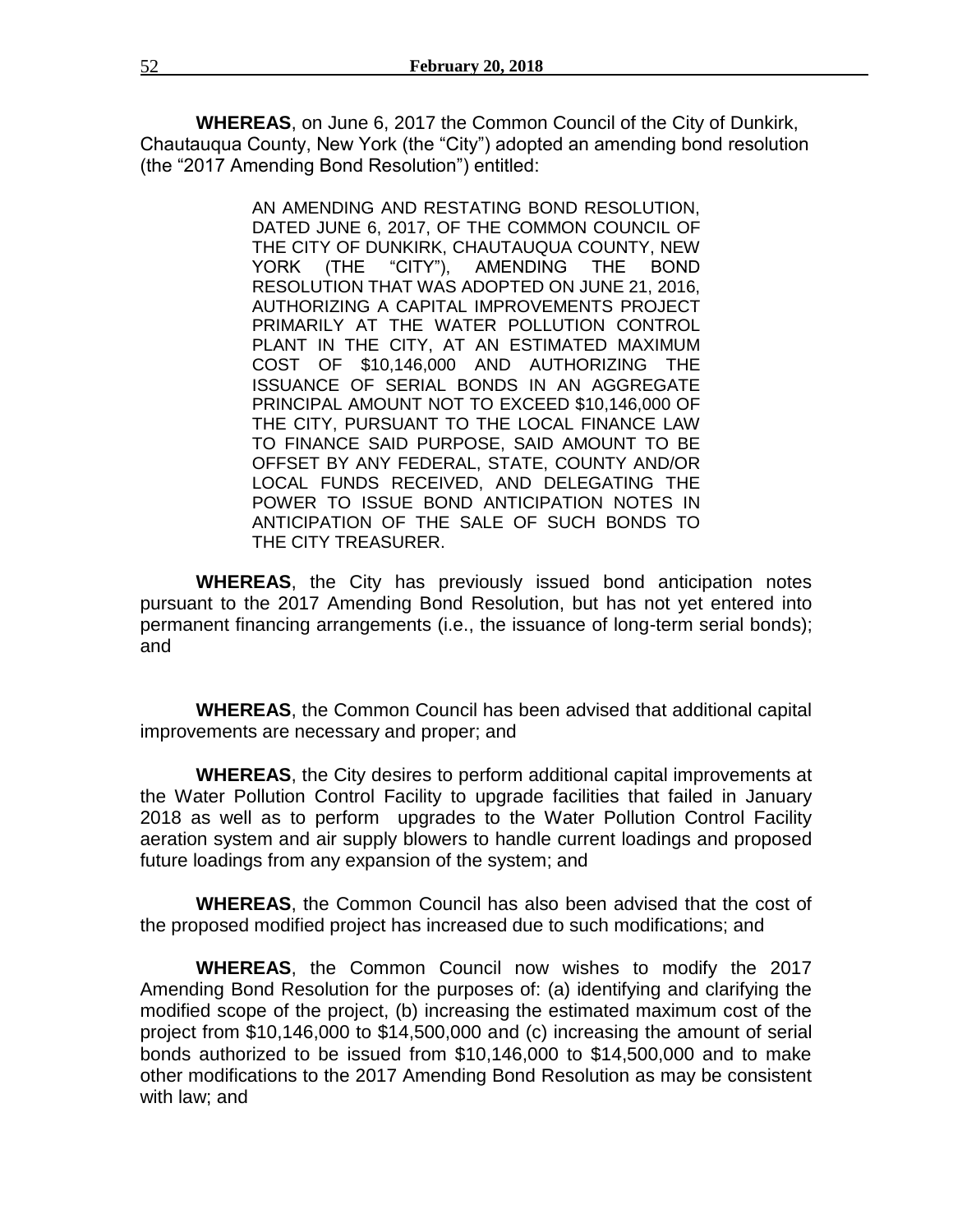**WHEREAS**, the Common Council now wishes to amend and restate (in its entirety) the 2017 Amending Bond Resolution for the reasons identified above, and to make other modifications to the 2017 Amending Bond Resolution as may be consistent with law; and

**NOW, THEREFORE, BE IT RESOLVED**, by the Common Council (by the favorable vote of not less than two-thirds of all the members of the Council) as follows:

**SECTION 1.** The City is hereby authorized to undertake a capital improvements project generally consisting of the reconstruction of and the construction of improvements to the water pollution control plant in the City including, but not limited to, the replacement of various sewer line and storm water pump piping, replacement of the influent chamber facilities, replacement of various equipment for the aeration system and blowers, installation of two new mechanical bar screens, compactor and control package equipment, improvements to one concrete tank involving the installation of a new grit removal system, improvements to the solids dewatering and sludge stabilization system, installation of new pumps, replacement of emergency generator, installation of a plant wide Supervisory Control and Data Acquisition (SCADA) system, lighting system upgrades, replacement of various windows and doors, replacement of unit heater controls, installation of boiler equipment and various concrete improvements, and all preliminary work and necessary equipment, materials and site work, as well as other such improvements as more fully identified in (or contemplated by) a revised preliminary engineering report prepared by Wendel (the "Engineer") and any preliminary costs and costs incidental thereto and in connection with the financing thereof (collectively, the "Purpose"). The amended estimated maximum cost of the Purpose is \$14,500,000.

**SECTION 2.** The Common Council plans to finance the estimated maximum cost of the Purpose by the issuance of serial bonds of the City in an aggregate principal amount not to exceed \$14,500,000 hereby authorized to be issued therefor pursuant to the Local Finance Law, said amount to be offset by any federal, state, county and/or local funds received (including, but not limited to, grant funds from the New York State Environmental Facilities Corporation). Unless paid from other sources or charges, the cost of such improvements is to be paid by the levy and collection of taxes on all the taxable real property in the City to pay the principal of such bonds and the interest thereon as the same shall become due and payable.

**SECTION 3.** It is hereby determined that the purpose is an object or purpose described in subdivision 4 of paragraph (a) of Section 11.00 of the Local Finance Law, and that the period of probable usefulness of the purpose is 40 years.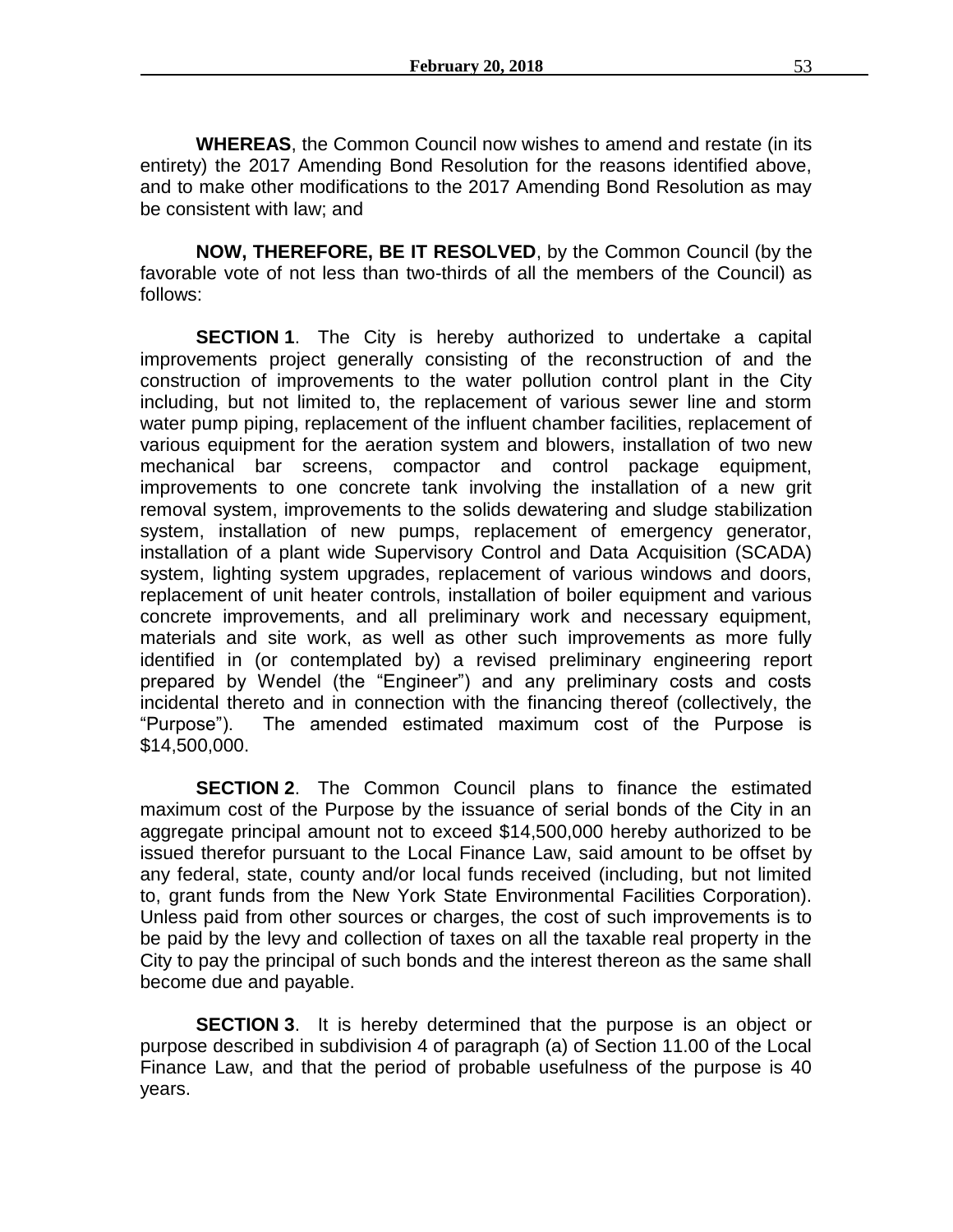**SECTION 4.** Current funds are not required to be provided prior to the issuance of the bonds authorized by this resolution or any notes issued in anticipation of the sale of said bonds.

**SECTION 5**. It is hereby determined the proposed maturity of the obligations authorized by this resolution will be in excess of five years.

**SECTION 6.** The faith and credit of the City are hereby irrevocably pledged for the payment of the principal of and interest on such bonds (and any bond anticipation notes issued in anticipation of the sale of such bonds) as the same respectively become due and payable. An annual appropriation will be made in each year sufficient to pay the principal of and interest on such bonds or notes becoming due and payable in such year. Unless paid from other sources or charges, there will annually be levied on all the taxable real property of the City a tax sufficient to pay the principal of and interest on such bonds or notes as the same become due and payable.

**SECTION 7.** Subject to the provisions of this resolution and of the Local Finance Law, and pursuant to the provisions of Section 21.00 relative to the authorization of the issuance of bonds with substantially level or declining annual debt service, Section 30.00 relative to the authorization of the issuance of bond anticipation notes and of Section 50.00, Sections 56.00 to 60.00, Section 62.00, Section 62.10, Section 63.00, and Section 164.00 of the Local Finance Law, the powers and duties of the Common Council pertaining or incidental to the sale and issuance of the obligations herein authorized, including but not limited to authorizing bond anticipation notes and prescribing the terms, form and contents and details as to the sale and issuance of the bonds herein authorized and of any bond anticipation notes issued in anticipation of said bonds, and the renewals of said notes, are hereby delegated to the City Treasurer, the chief fiscal officer of the City. Without in any way limiting the scope of the foregoing delegation of powers, the City Treasurer, to the extent permitted by Section 58.00(f) of the Local Finance Law, is specifically authorized to accept bids submitted in electronic format for any bonds or notes of the City.

**SECTION 8**. The temporary use of available funds of the City, not immediately required for the purpose or purposes for which the same were borrowed, raised or otherwise created, is hereby authorized pursuant to Section 165.10 of the Local Finance Law, for the purpose or purposes described in Section 1 of this resolution. The City then reasonably expects to reimburse any such expenditures (to the extent made after June 21, 2016 or within 60 days prior to the earlier of (a) June 21, 2016 or (b) the date of any earlier expression by the City of its intent to reimburse such expenditures) with the proceeds of the bonds authorized by Section 2 of this resolution (or with the proceeds of any bond anticipation notes issued in anticipation of the sale of such bonds). This resolution shall constitute the declaration (or reaffirmation) of the City's original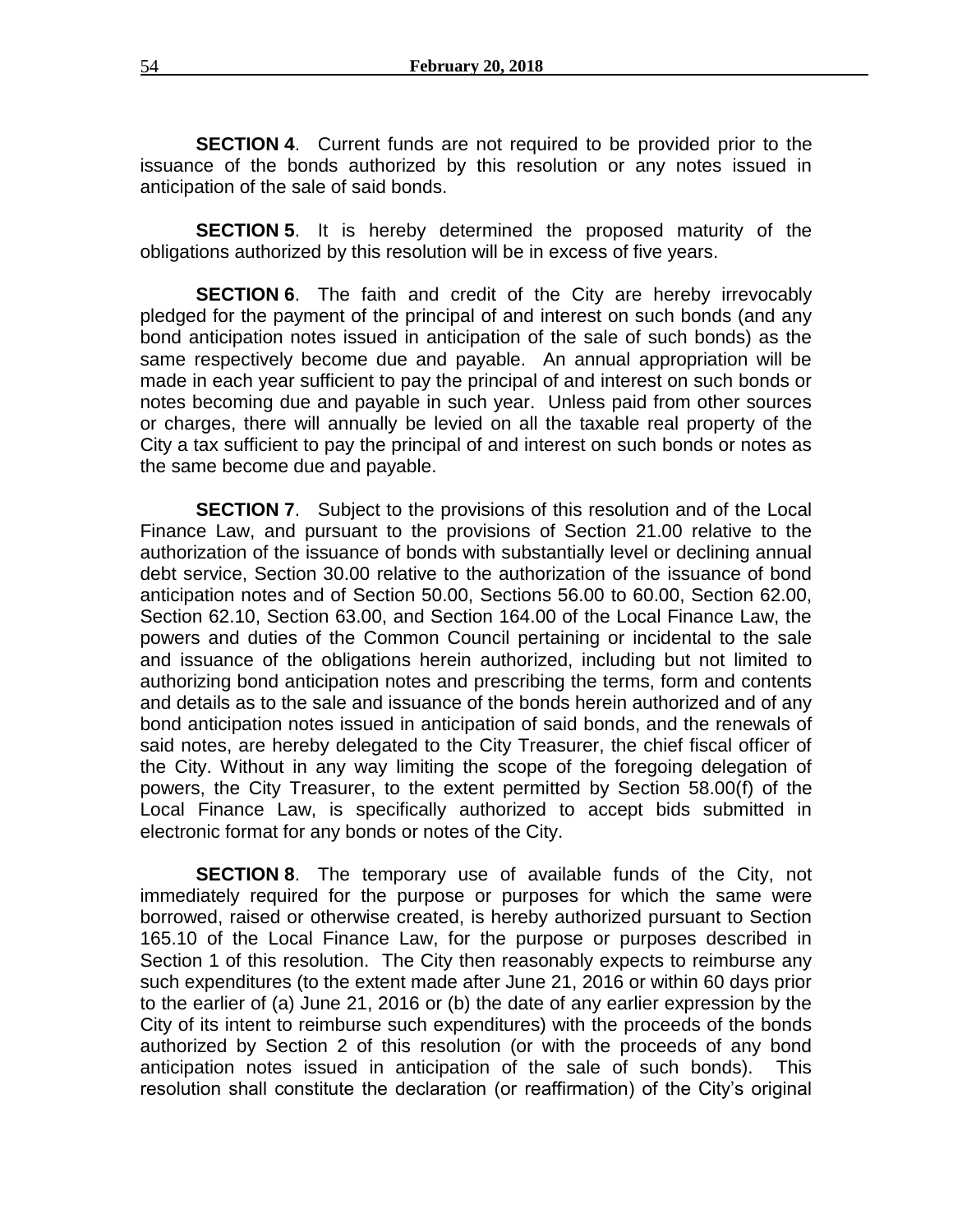declaration of its "official intent" to reimburse the expenditures authorized by Section 2 hereof with such bond or note proceeds, as required by United States Treasury Regulations Section 1.150-2.

**SECTION 9**. The City Treasurer is further authorized to take such actions and execute such documents as may be necessary to ensure the continued status of the interest on the bonds authorized by this resolution, and any notes issued in anticipation thereof, as excludable from gross income for federal income tax purposes pursuant to Section 103 of the Internal Revenue Code of 1986, as amended (the "Code") and may designate the bonds authorized by this resolution, and any notes issued in anticipation thereof, as "qualified tax-exempt bonds" in accordance with Section 265(b)(3) of the Code.

**SECTION 10.** The City Treasurer is further authorized to enter into a continuing disclosure agreement with the initial purchaser of the bonds or notes authorized by this resolution, containing provisions which are satisfactory to such purchaser in compliance with the provisions of Rule 15c2-12, promulgated by the Securities and Exchange Commission pursuant to the Securities Exchange Act of 1934.

**SECTION 11.** The City determined that the Purpose is a Type II action that will not have a significant effect on the environment and, therefore, no other determination or procedures under the State Environmental Quality Review Act ("SEQRA") are required.

**SECTION 12.** To the extent applicable, the City Treasurer is hereby authorized to execute and deliver in the name and on behalf of the City a project financing agreement prepared by the New York State Environmental Facilities Corporation ("EFC") (the "SRF Project Financing Agreement"). To the extent applicable, the City Treasurer and the City Clerk and all other officers, employees and agents of the City are hereby authorized and directed for and on behalf of the City to execute and deliver all certificates and other documents, perform all acts and do all things required or contemplated to be executed, performed or done by this resolution or any document or agreement approved hereby, including, but not limited to, the SRF Project Financing Agreement.

**SECTION 13.** In the absence or unavailability of the City Treasurer, the Deputy Treasurer is hereby specifically authorized to exercise the powers delegated to the City Treasurer in this resolution.

**SECTION 14.** The validity of such serial bonds or of any bond anticipation notes issued in anticipation of the sale of such serial bonds may be contested only if: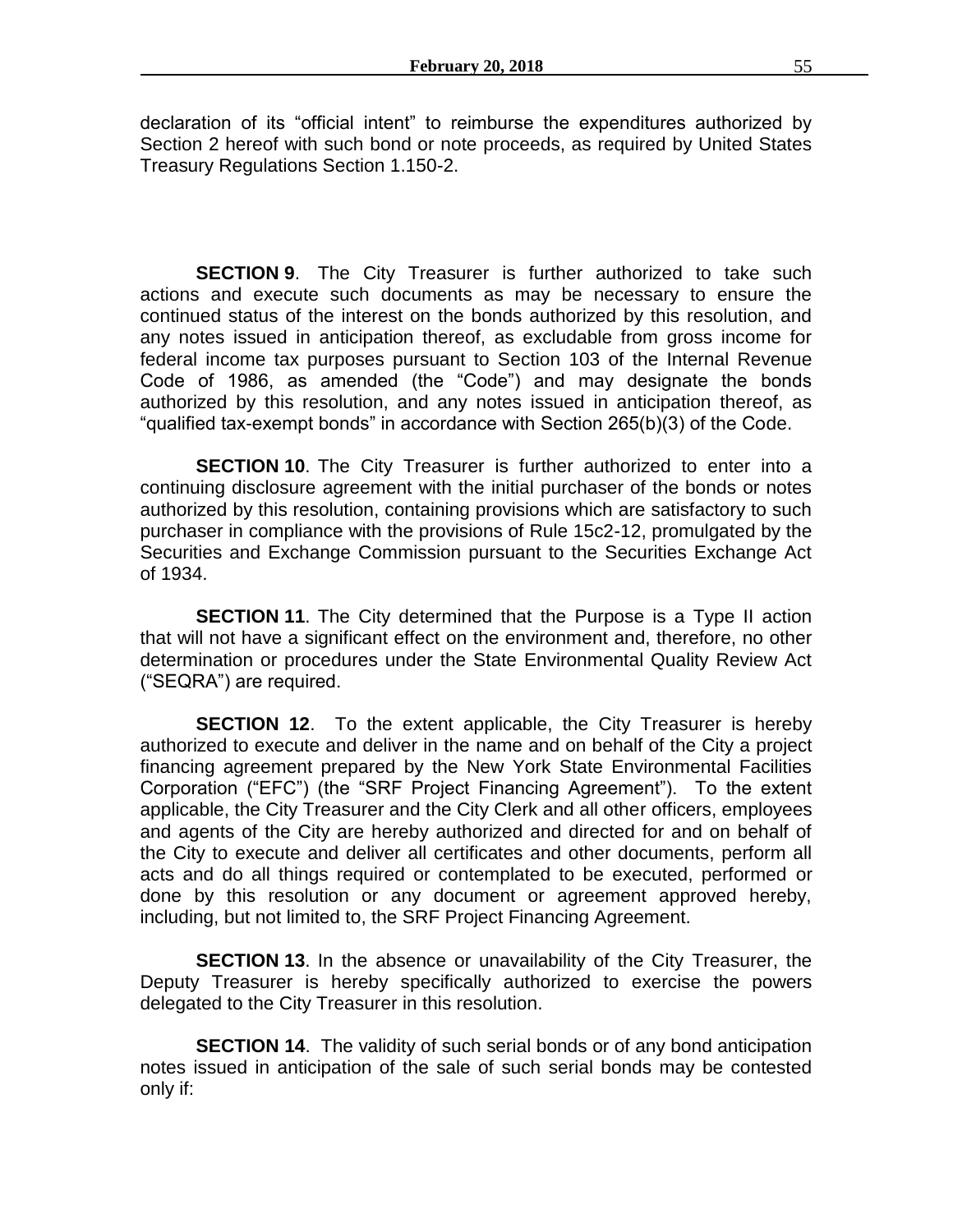1. (a) such obligations are authorized for an object or purpose for which said City is not authorized to expend money, or

(b) the provisions of law which should be complied with at the date of publication of this resolution are not substantially complied with, and an action, suit or proceeding contesting such validity is commenced within 20 days after the date of such publication; or

2. such obligations are authorized in violation of the provisions of the Constitution of New York.

**SECTION 15.** The City Clerk is hereby authorized and directed to publish this resolution, or a summary thereof, together with a notice in substantially the form provided by Section 81.00 of the Local Finance Law, in a newspaper having a general circulation in the City and hereby designated as the official newspaper of the City for such publication.

**SECTION 16**. Nothing in this amendment shall affect the validity of the June 21, 2016 Bond Resolution or the 2017 Amending Bond Resolution, or any actions taken thereunder, and any such actions are hereby ratified.

**SECTION 17.** This Resolution is effective immediately.

\* \* \* \* \* \* \* \*

The question of the adoption of the foregoing resolution was duly put to vote on a roll call, which resulted as follows:

AYES:

NOES:

ABSENT:

Councilman Williams inquired for clarification if there would be a need for further council authorization or is this extending the line of money that we are borrowing and requested that DPW Director Woodbury to explain what led us to this.

City Attorney Morrisroe stated that this opens the door for the additional financing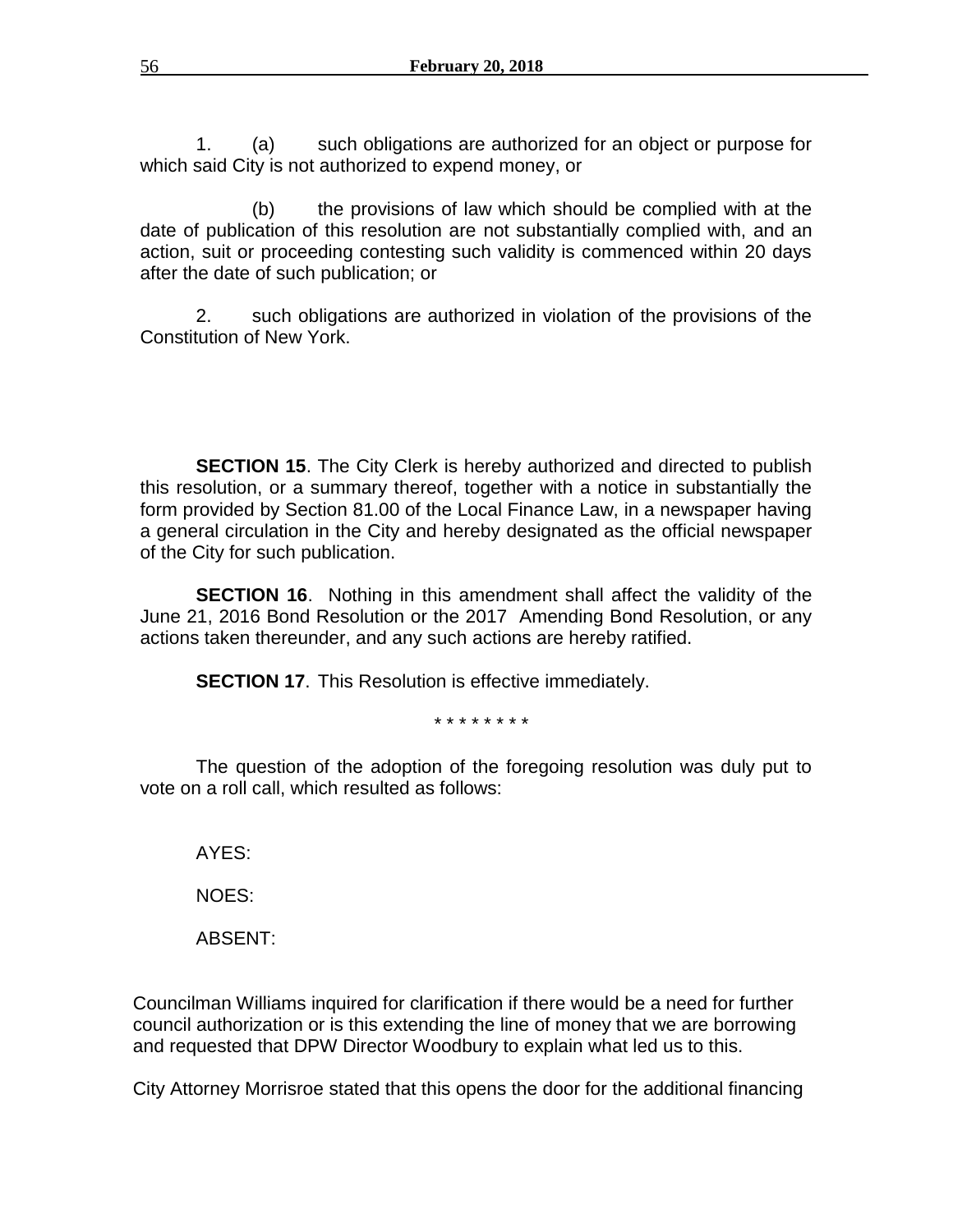needed and there will contract and bidding process once we get past the emergency hump. And those contracts would have to come before council.

DPW Director Woodbury introduced Brian Sibigia PE from Wendel Engineers.

Brian Sibigia PE stated that there are two 20 inch pipes where the sewage goes into the plant and they get pumped up to the processes that remove the pollutants. These 2 pipes failed and there was a temporary bypass that was put in to allow some sewage to keep going thru the plant. These are going to be replaced with one new large size line to basically do the same thing. EFC gave you a zero percent loan that they are allowing the City to increase and I think the savings on just the emergency portion is over a million dollars over the 20 years and its going to be even more for the four million dollar project.

Councilman Heenan inquired to Brian Sibigia what the life span on the work we are doing is and is this below ground or above ground. Is that the natural lifeline of this or is there maintenance that we can do to help prolong the life.

Brian Sibigia PE stated that he projects about 40 years for the force main part and about 20-30 years for the aeration. It is in general the natural lifetime, but maintenance could make it last longer.

Councilman Civiletto inquired how much money we can save on electric by upgrading to new blowers.

DPW Director Woodbury stated these blowers don't have any bearings to touch anything. They rotate on air so it's almost zero friction, at every stage of this we are looking to save money on chemicals and energy. This is a much greener energy source. Energy savings is a big part of the savings on this project.

Carried, all voting aye.

# **RESOLUTION #34-2018 February 20, 2018**

# **BY: ENTIRE COUNCIL**

# **AUTHORIZATION TO CONTRACT WITH STC CONSTRUCTION TO INSPECT STORM PUMP LOCATED AT THE WASTEWATER TREATMENT PLANT**

**WHEREAS,** the City of Dunkirk ("Dunkirk") has recognized it must address inadequacies at the City's wastewater treatment plant that urgently require repair and/or replacement; and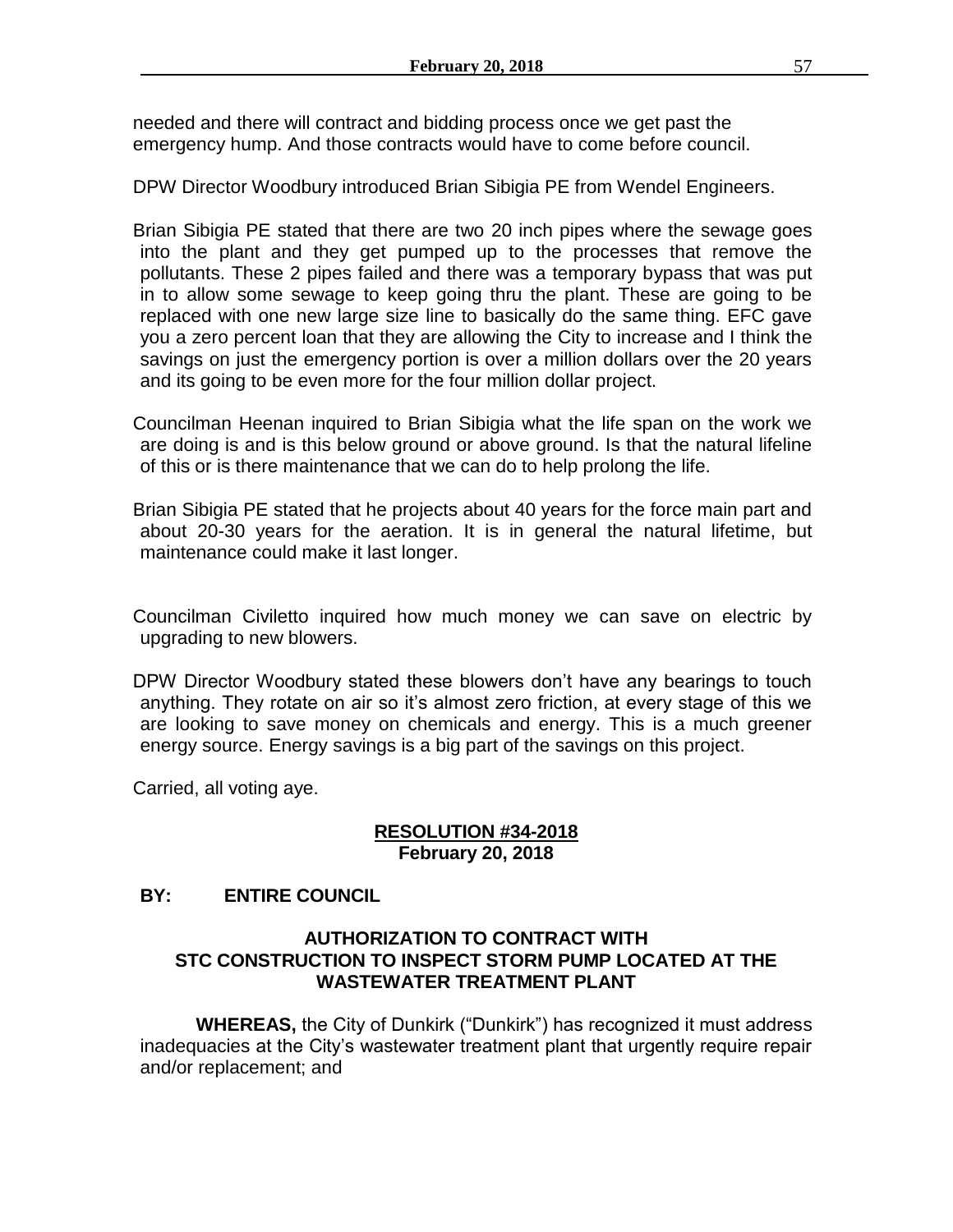**WHEREAS,** the New York State Environmental Facilities Corporation (NYS EFC) granted the City of Dunkirk's application for funding in the amounts of \$2,543,750 in grant funds and \$7,602,250 in zero-interest loan funds for these replacements and repairs at the Wastewater Treatment Plant; and

**WHEREAS**, pursuant to General Municipal Law §104-b(2)(f) and the City of Dunkirk Procurement Policy Paragraph 6(a) (Professional services) in an Appendix to the Dunkirk City Code dated February 1, 2009, and amended September 19, 2018 the Common Council, in its sole discretion may dispense with the competitive bidding process, and the solicitation of alternative proposals or quotations when contracting for professional services; and

**WHEREAS,** the proposal does not meet the \$20,000 threshold for said amended procurement policy; and

**WHEREAS,** the City has chosen to contract with STC Construction, 63 Zoar Valley Road, PO Box 459, Springville, New York 14141 (STC Construction) to provide an inspection team to assess the integrity of storm pumps.

**WHEREAS,** the inspection of the storm pump thimble is required to continue work on the wastewater treatment plant, a \$14,900 contract is recommended by DPW and the City's consulting engineers; now, therefore, be it

**RESOLVED,** that the Mayor is hereby authorized and directed to execute a \$14,900 contract with STC Construction contingent upon the contractor first supplying all necessary approvals from EFC to meet their funding requirements for this work.

Carried, all voting aye.

# **RESOLUTION #35-2018 February 20, 2018**

### **BY: ENTIRE COUNCIL**

# **AUTHORIZATION TO CONTRACT WITH WENDEL FOR WWTP EMERGENCY ADDITIONAL CAPITAL UPGRADE PROJECT MANAGEMENT**

**WHEREAS,** the City of Dunkirk ("Dunkirk") has recognized it must address inadequacies at the City's wastewater treatment plant that urgently require repair and/or replacement; and

**WHEREAS,** the New York State Environmental Facilities Corporation (NYS EFC) granted the City of Dunkirk's application for funding in the amounts of